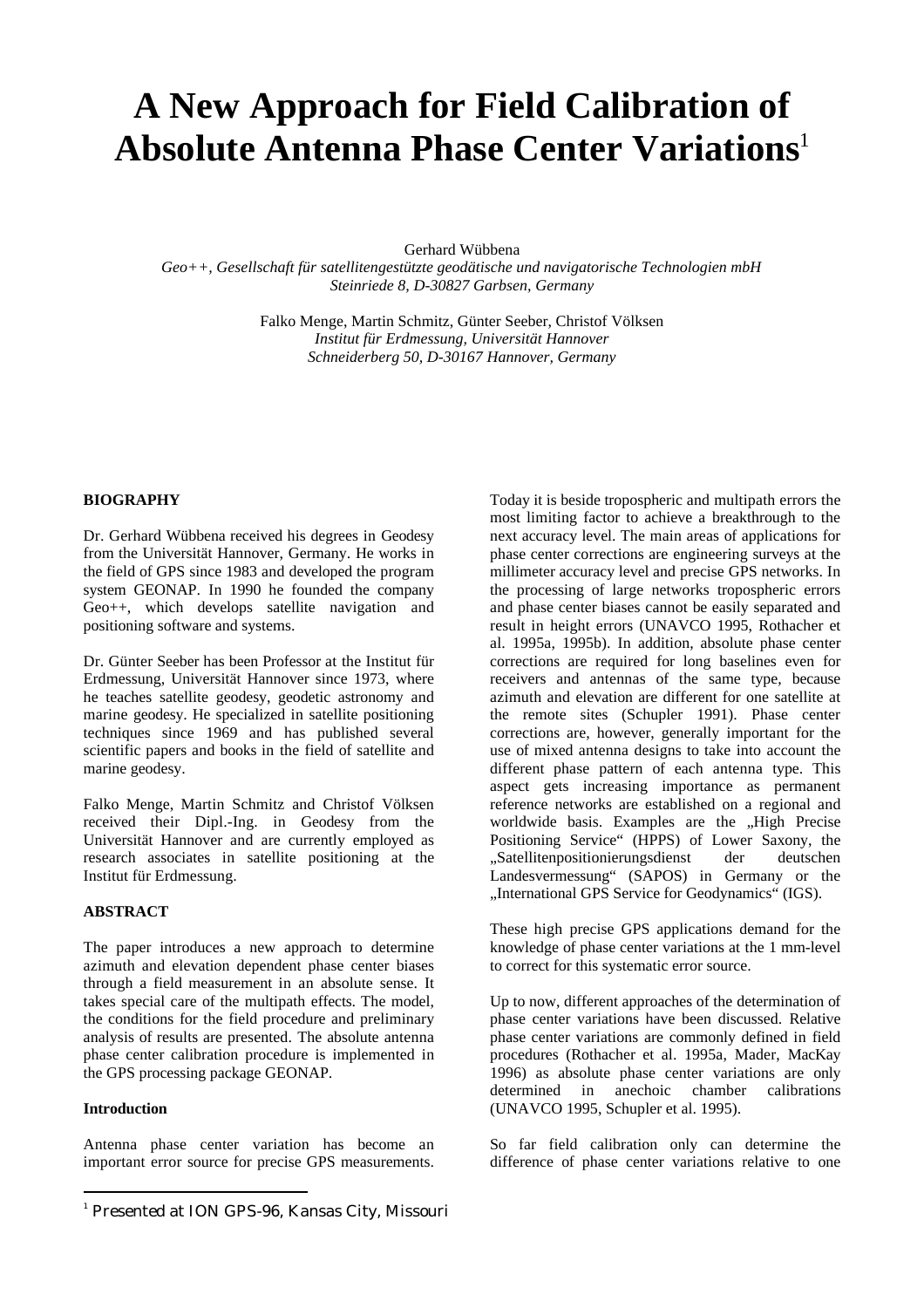particular antenna type. The impact of multipath is in general not accessible and may introduce errors in the phase center variation model.

Anechoic chambers are considered to be free of multipath. However, there exist discrepancies between chamber test antenna pattern in an anechoic environment and applying these corrections for a field environment including multipath (UNAVCO 1995, Rothacher et al. 1995a). Thus, multipath must be reduced or the effect of multipath on the chamber pattern must be better understood (UNAVCO 1995).

A combination of chamber and field calibration may use an absolute chamber calibrated antenna as the reference antenna in a relative field calibration to enable indirectly an absolute calibration (Rothacher et al. 1995a, 1995b, Mader, MacKay 1996).

Direct absolute calibration in field procedure has not yet been attempted. There are two major problems for absolute phase center calibration in a field procedure (as well as for relative calibration). First of all, there is the necessity to eliminate the phase center variations of the reference antenna, because GPS is used in a differential mode. Secondly, multipath errors must be separated from the phase center variations. One never can assume a multipath-free field environment. Therefore, multipath effects must be especially considered.

#### **Characteristic of Phase Center Variation**

Usually GPS users have only access to the mechanical center by the intersection of the rotation axis of the antenna and, for example, the top of the ground plane. The antenna characteristic describes the difference between the mechanical center and the electrical phase center. This electrical phase center varies with the direction of the received signal. Therefore commonly a phase center and a phase pattern is used.

Multiple definitions of a phase center are possible. Generally a mean offset from a feasible mechanical point is determined from GPS observations, which, however, depends on the elevation mask (Schupler et al. 1995). Azimuth and elevation dependent phase center variations define the phase pattern. Due to their small magnitude azimuth dependent phase center variations are generally neglected.

The expected range of phase center variations can amount for some antenna types up to 20 mm considering observations at low elevations. The ionospheric free signal L0 (Wübbena 1989) amplifies any error in the phase by a factor of about 3.1 (UNAVCO 1995).

# **Elimination of Multipath**

The main error source in absolute and relative determination of antenna phase center variations is multipath. An environment, which is completely unaffected by multipath does not exist. Hence, the antenna phase pattern derived especially from field procedures are disturbed by multipath and may create incorrect phase center variations. To get undisturbed phase center variations multipath has to be eliminated or greatly reduced.

The following graphical examples and equations use double differences to demonstrate the basic concept for the elimination of multipath. However, the actual implementation of the approach uses undifferenced GPS observables.



Fig.1: L1, L2 and L0 Double Differences of PRN07/PRN09 on Day 040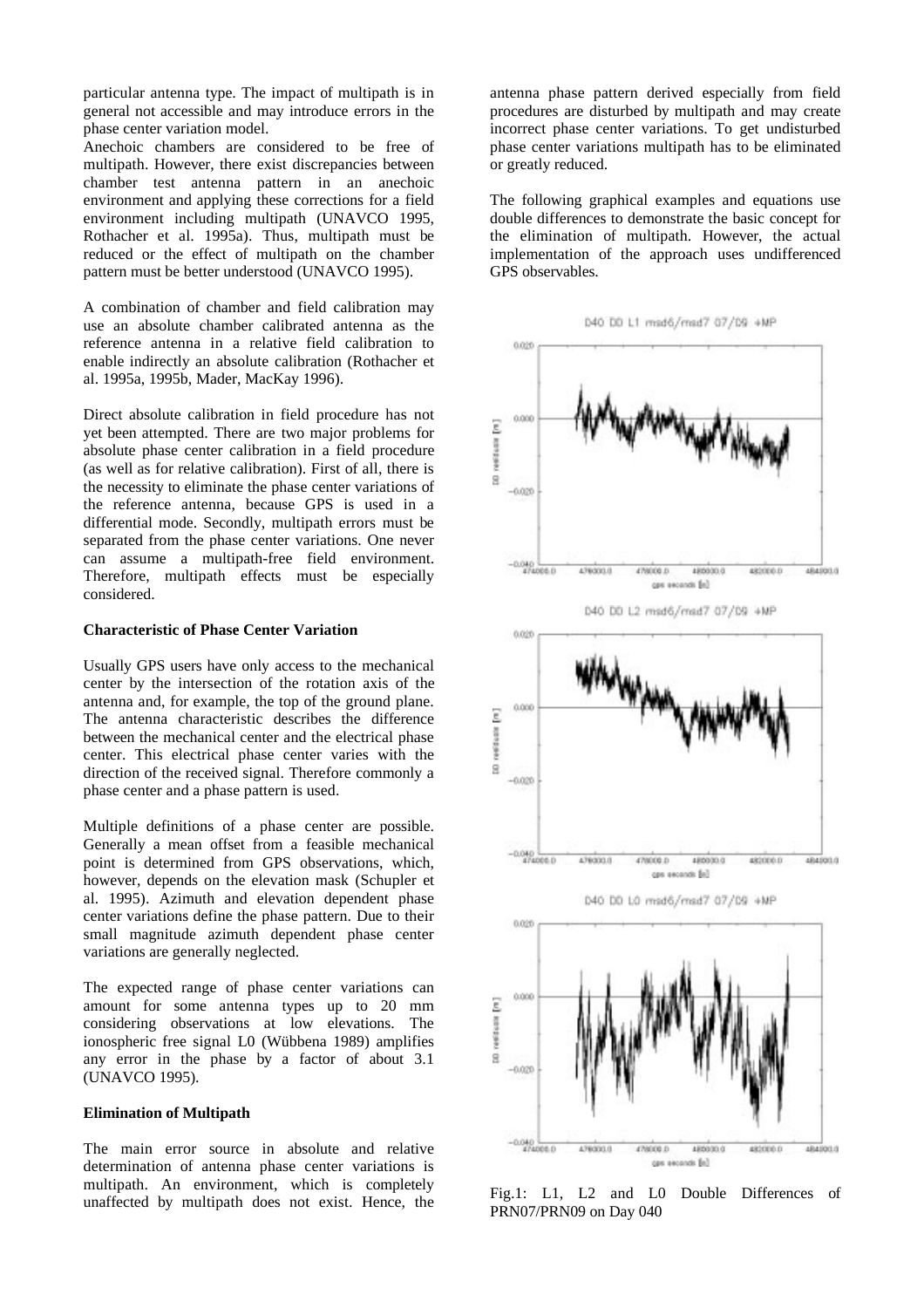Fig.1 shows the double difference residuals of a short baseline in a highly reflective environment for L1, L2 and L0. The observations were made with two ASHTECH Z12 receivers using Geodetic II antennas. The ambiguities were resolved for L1 and L2 and as a consequence for any possible linear combination. Tab. 1 gives the noise level for the phase measurements after the adjustment process with GEONAP. Clearly systematic effects with periods of several minutes up to one hour can be detected as typical multipath signals. As expected, multipath signal and noise are amplified in the ionospheric free signal L0.

Multipath signals are known to repeat at specific sites every mean sidereal day, i.e. every day the same systematics repeat themselves some minutes earlier. In Fig.2 the double differences of L1, L2 and L0 of two successive days were cross-correlated. The crosscorrelation function shows a maximum around 236 sec. This clearly indicates the periodical appearance of multipath after a mean sidereal day. This fact can be used to greatly reduce the effect of multipath on the GPS signal.



Fig.2: Cross-correlation function of Double Differences from Day 039 and Day 040

The undifferenced GPS observable of two successive days can be subtracted respecting the 3 min 56 sec difference of mean solar and mean sidereal day. As a consequence all errors which repeat themselves after one sidereal day cancel out, and in addition the complete geometric information.

A simplified linearized notation of the phase observation equations  $l_{\Phi}$  in meter containing the design matrix sub-vector a, the receiver coordinate corrections x, the receiver and satellite clock error dt and dT scaled to meter by the speed of light  $c_0$ , the ambiguity N scaled to meter by the wavelength  $\lambda$ , the error terms d for ionosphere, troposphere, multipath, phase center variations and the noise of the phase  $\epsilon_{\phi}$  reads

$$
l_{\phi_i}^j = \underline{a}_i^j \cdot \underline{x}_i + c_0 \cdot (dt_i - dT^j) - \lambda \cdot N_i^j - d_{\text{10N}i}^j + d_{\text{10N}i}^j
$$
  
+ 
$$
d_{\text{MP}i}^j + d_{\text{PCV}i}^j + \varepsilon_{\phi}.
$$

The subscript i and superscript j stand for receivers and satellites. Building a mean sidereal day time difference  $\delta^{\text{SD}}$  eliminates the multipath, phase center variation and the complete geometric information. The following observation equation does not contain any information about geometry, since the design elements *a* are almost identical on two successive days:

$$
\delta^{SD} l_{\Phi_i}^{\ \ j} = c_0 \cdot (\delta^{SD} dt_i - \delta^{SD} dT^j) - \lambda \cdot \delta^{SD} N_i^{\ j} - \delta^{SD} d_{ION_i}^{\ \ j} + \delta^{SD} d_{TRO_i}^{\ \ j} + \delta^{SD} \varepsilon_{\Phi}.
$$

The remaining terms comprise the mean sidereal time differences of the components, which are small for a short baseline (i.e. atmospheric errors) and/or are correctly modeled in the GEONAP package (i.e. clock errors). The noise level of the observable changed due to error propagation to  $\delta^{\text{SID}}\epsilon_{\phi}$ .

A double difference as used in the graphs eliminates clock and atmospheric terms ending up with

$$
\nabla\Delta\delta^{\,\rm SID} l_{\Phi_{i,k}}^{\quad \ \ j,l}=-\lambda\cdot\nabla\Delta\delta^{\,\rm SID}N_{i,k}^{\;\; j,l}+\nabla\Delta\delta^{\,\rm SID}\epsilon_\Phi.
$$

To demonstrate the elimination of multipath the same baseline has been observed on two days with both antennas orientated to the north. On both days the ambiguities were resolved with the GEONAP software package. Then the time difference  $\delta^{\text{SD}}$  of the GPS observables between the two days has been computed. From these measurements, the double differences in Fig. 3 were generated.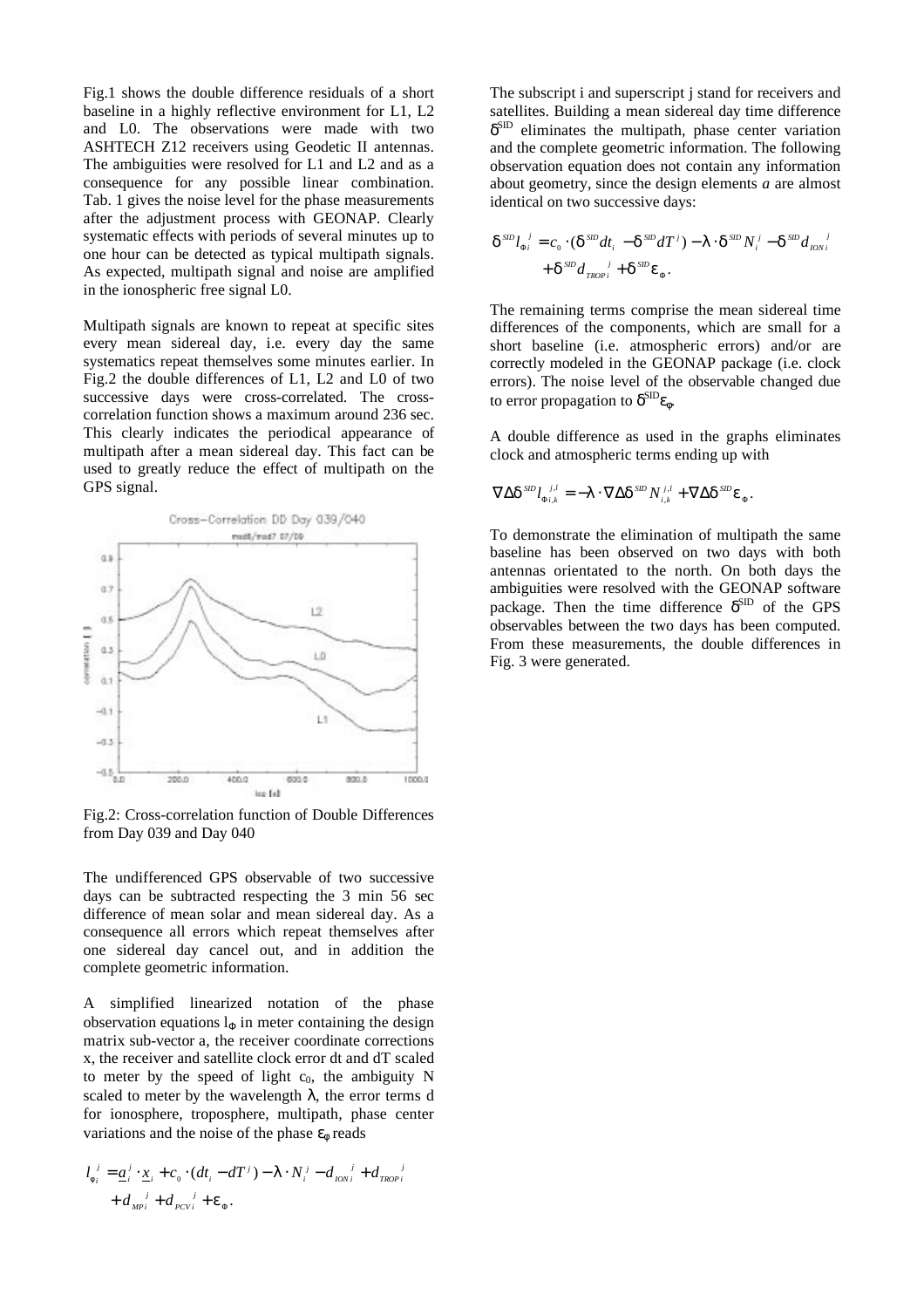

Fig. 3: L1, L2 and L0 Double Differences of PRN07/PRN09 for Day 040,  $\delta^{\text{SD}}$  applied for identical antenna orientation

Obviously, the multipath is greatly reduced applying a time difference of one mean sidereal day on the double differences. The noise level increases by a factor of  $\sqrt{2}$ due to error propagation. Nevertheless, the systematic multipath is dramatically reduced. The phase noise for L1, L2 and L0 decreases by a factor of 1.5 (ref. Tab. 1). Hence, an approach to eliminate multipath has been found.

#### **Access to the Phase Center Variation Signal**

The sidereal time difference clearly eliminates multipath, but also the phase center variations. To gain information on the antenna phase center variation a change in the antenna setup at one day is required. A simple example is given in the next section. For this case the reference station will be kept fixed for the first and second day. On the other station a change in the horizontal orientation of the antenna by 180° from one day to the other produces a signal, which includes phase center variation caused by the rotation of this particular antenna.

The linearized observation equation for the time difference  $\delta^{\text{SID}}$  of the rotated antenna is

$$
\delta^{SD} l_{\Phi_i}^{\ \ j} = c_0 \cdot (\delta^{SD} dt_i - \delta^{SD} dT^j) - \lambda \cdot \delta^{SD} N_i^{\ j} - \delta^{SD} d_{JON_i}^{\ \ j}
$$

$$
+ \delta^{SD} d_{TROP_i}^{\ \ j} + d_{PCVi}^{\ 0} - d_{PCVi}^{\ 180 \ j} + \delta^{SD} \varepsilon_{\Phi}
$$

or for the double difference

$$
\nabla \Delta \delta^{SD} l_{\Phi i,k}^{j,l} = -\lambda \cdot \nabla \Delta \delta^{SD} N_{i,k}^{j,l} + \nabla \Delta d_{PCV}^{0,180} {j,l \over l,k} + \nabla \Delta \delta^{SD} \varepsilon_{\Phi}.
$$

Compared with the first case (no rotation of the antenna between the days) this double difference equation contains the additional term  $\nabla \Delta d_{PCV}$ , representing the PCV of only one antenna.

Fig. 4 shows the double difference residuals after the antenna has been turned on the second day. Compared with Fig. 3, a signal is present, which purely represents the phase center variations caused by the rotation of the antenna. Another indication for the phase center variations is given by the increase of the phase noise of the observables L1, L2 and L0. But still multipath is eliminated since the noise is much smaller if compared with undifferenced observations (Tab. 1).

| m l                                                                                                 | IJ     | L2     | LΩ     |
|-----------------------------------------------------------------------------------------------------|--------|--------|--------|
| Φ                                                                                                   | 0.0030 | 0.0031 | 0.0095 |
| $\delta^{\rm SID}\Phi$                                                                              | 0.0020 | 0.0020 | 0.0056 |
| $\delta^{\text{SID}}\Phi\text{+}(\mathbf{d}_{\text{PCV}}^0 - \mathbf{d}_{\text{PCV}}^{\text{180}})$ | 0.0024 | 0.0024 | 0.0071 |

Tab. 1: Phase noise of different observables in meter after processing with GEONAP

It is worth to note, that the phase center variation signal represents errors, which are introduced by neglecting the orientation of two antennas. Today`s precise real-time GPS applications are therefore affected by such errors, which reach a magnitude up to 1 cm (Fig. 4).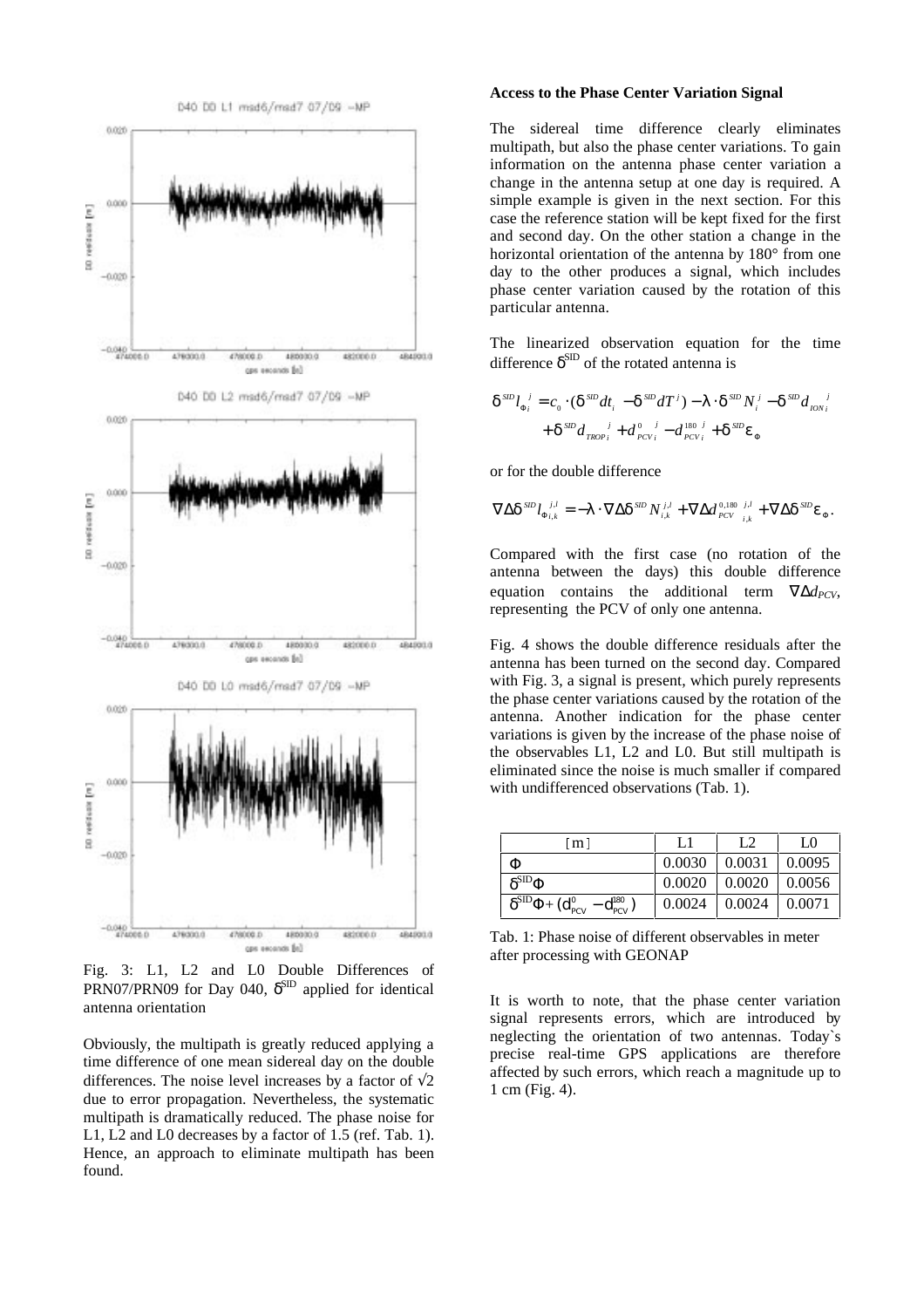

Fig. 4: L1, L2 and L0 Double Differences of PRN07/PRN09 on Day 040,  $\delta^{\text{SID}}$  applied, antenna orientation of msd7 changed by 180°

#### **Modeling the Phase Center Variations**

As demonstrated, all systematic errors can be eliminated, including daily repeating errors, or are modeled correctly (e.g. clock errors) in the GPS processing. Changes in the orientation of one antenna create phase differences, which are completely independent from the antenna used at the reference site of the baseline. The phase differences, which originate

from the antenna can therefore be used to model phase center variations.

In the following, we focus on the antenna to be calibrated. For simplification, it is assumed that during a full rotation of the antenna the azimuth and the elevation of the satellite is constant. The actual model takes the motion of the satellites properly into account. The reference antenna has the identical orientation and environment on both observation days and does not contribute any information of interest to the phase pattern.

Considering one particular GPS satellite as a sensor, the antenna pattern is turned underneath the satellite signal while performing a change of antenna orientation. The difference in the phase measurements between two different antenna positions  $\Delta d_{PCV}$  to an identical satellite is the observable for modeling phase center variations (here i and j denote a different orientation):

$$
\Delta d_{\text{PCV}}(\alpha_i, z_i, \Delta \alpha, \Delta z) = d_{\text{PCV}}(\alpha_i, z_i) - d_{\text{PCV}}(\alpha_j, z_j),
$$

with

$$
\Delta \alpha = \alpha_i - \alpha_j, \Delta z = z_i - z_j
$$

defined in a coordinate system of the antenna.

Fig. 5 shows the phase pattern in two orientations, different by an angle  $\Delta \alpha$  and the observable  $\Delta d_{PCV}$  for the horizontal case.

For the observable it is essential, that the antenna is rotated stepwise, to cover the full antenna. Continuous observations without changing the orientation give no additional information required for the modeling of phase center variations. After one full rotation of the antenna the tracked satellite describes the shape of the phase pattern in horizontal directions for the particular elevation of the satellite. To connect the horizontal distributed pattern information from different satellites in different elevations, a tilt of the antenna is necessary. Fig. 5 shows also the vertical case, when the axis labeled north is directed towards the zenith. The tilts of the antenna result in phase center variation differences in vertical direction on the sphere. The combination of tilted and rotated differences finally defines the shape of the antenna's phase center variations.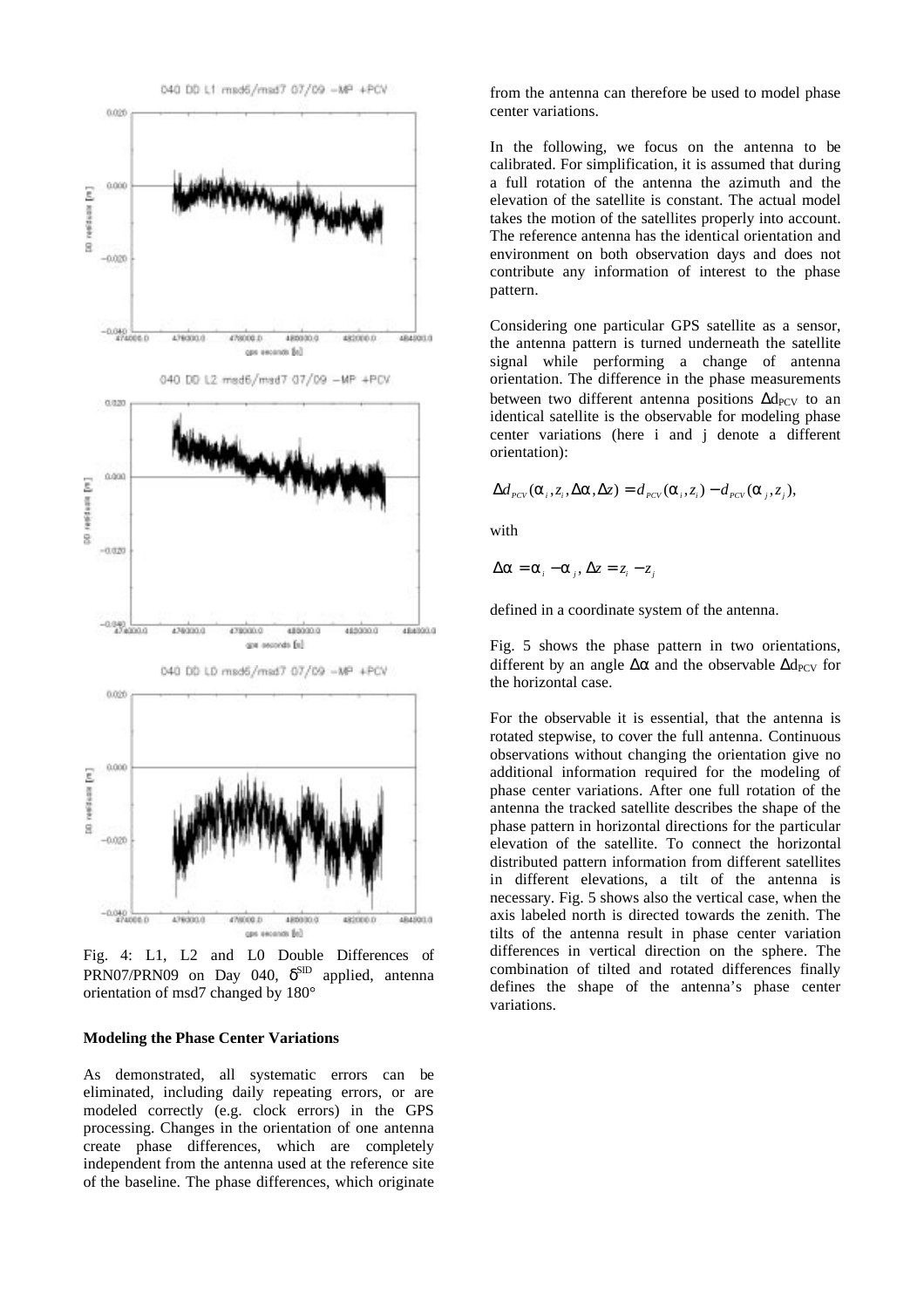

Fig. 5: Phase center variation difference  $\Delta d_{PCV}$  from  $\delta^{\text{SID}}$  observable after rotating the antenna pattern (dotted line) horizontally by an angle  $\Delta\alpha$  (solid line pattern)

As already pointed out, relative phase center variation observables are used to generate the absolute phase pattern. As relative observables are used, only the topology of the pattern can be described. The absolute size is not known. However, it acts like a constant clock error or a hardware delay on the GPS evaluation (circle with radius  $d\tau$  in Fig. 5). Therefore it will be absorbed through the estimation of the receiver clock error.

The term absolute antenna calibration, however, is still valid for the approach, because the phase center variations are determined independently from a reference antenna.

The modeling of the phase center variations is based on three conditions. First, the radius dτ cannot be estimated, but is not explicitly required, because it will be treated as a clock error. The second and third condition require a continuous and periodical function in horizontal and vertical directions for the actual phase center variation model, because only relative observables are used. Therefore a spherical harmonic function as proposed by Rothacher et al. (1995a) is used to describe azimuth and elevation dependent phase center variations.

The coefficients A and B are estimated for a specific maximum degree  $n_{max}$  and order  $m_{max} \le n_{max}$  of a series of spherical harmonic functions to describe the phase center variations:

$$
d_{_{PCV}}(\alpha,z)=\sum_{n=0}^{n_{\text{max}}}\sum_{m=0}^{n}(A_{_{nm}}\cos m\alpha+B_{_{nm}}\sin m\alpha)P_{_{nm}}(\cos z).
$$

P<sub>nm</sub> are normalized Legendre associated functions. Azimuth  $\alpha$  and zenith angle z refer to the position of a particular satellite in the antenna coordinate system.

# **Determination of Absolute Phase Center Variations**

To enable horizontal rotations and vertical tilts of the GPS antenna an antenna mount has been used. The mount is constructed from synthetic material to reduce any effect on the antenna phase pattern due to changes in the electrical field. It allows a stepwise rest of  $10^{\circ}$  in the horizontal plane and a stepwise rest of 2.5° for vertical tilts. To minimize errors of the antenna mount due to temperature changes (e.g. direct sunlight) the observations have been performed after sunset.



Fig. 6: Sky-Plot of the observed satellite tracks

The observations were performed at two successive days with an ASHTECH Geodetic II antenna. On the first day one antenna was rotated horizontally at three different inclinations ( $z=80^\circ$ ,  $90^\circ$ ,  $100^\circ$ ) with a stepwidth of 20°. In addition the antenna was tilted  $+/- 22.5^{\circ}$  in three different azimuth positions ( $\alpha = 0^{\circ}$ ).  $90^\circ$ ,  $270^\circ$ ) with a stepwidth of  $2.5^\circ$ . In every position 2 minutes of data were recorded using no elevation mask. The recording interval was adjusted to suit the mean sidereal time difference.

The distributions of the observed satellite tracks on a sphere are given in Fig. 6. The coverage of the sphere is greatly improved by the rotations and tilts of the antenna compared to continuous passes of the satellites during the same observation window. The collected observations are also not disturbed by the northern hole. The northern hole depends on the latitude of the observation site and is the area, where no satellites are visible. Other approaches can therefore estimate no correction for these parts of the sphere and create a dependency of phase corrections on the calibration site.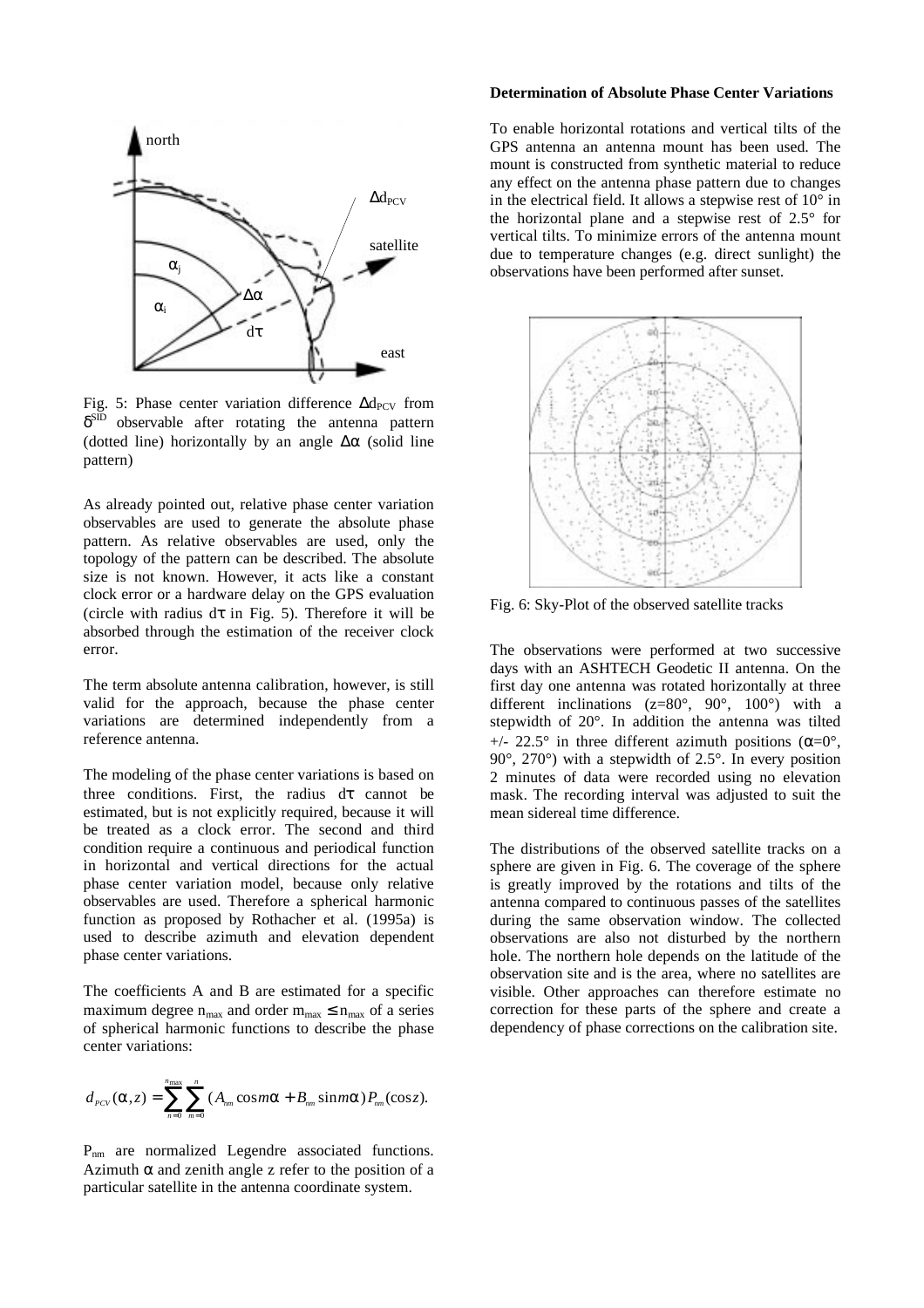

Fig. 7: ASHTECH antenna Geodetic II in a tilted position on the antenna mount

The antenna mount has been calibrated using the Wild Theodolite Measuring System (TMS) comprising two Wild T3000. Correction for the horizontal and vertical steps were computed and introduced into the phase center variation determination. Offsets of the antenna reference point due to misalignments of the vertical and horizontal axis will be incorporated in future software implementation. However, first evaluations detected only rather small errors.

## **Preliminary Results**

The new approach for field calibration of absolute phase center variations is implemented in the GPS processing package GEONAP, which is based on undifferenced GPS observables. A spherical harmonics development of degree 10 and order 5 was used in initial investigations to model ASHTECH Geodetic II antenna's absolute phase center variations.

The phase center variations are estimated in one adjustment without separating phase offset and phase pattern. Furthermore, it is not necessary to estimate station coordinates beforehand or to introduce apriori phase offsets. The lower degree and order coefficients describe the phase center offset. Nevertheless, the set of phase center variation coefficients together with spherical harmonic functions describes the antenna phase center variations in total without the explicit knowledge of the offset. The observation procedure also allows the determination of phase center variations even at elevation zero.

Two independent data sets were used to generate L1 phase center variations. The data sets differ in time and sites and therefore in multipath conditions as well as in GPS satellite constellation.

Fig. 8 shows the highly correlated phase patterns in a two dimensional representation. However, some systematic differences are present, which may be contributed to the antenna mount (no correction of misalignments of vertical and horizontal axis has been applied yet). Additionally, shading effects at low elevations or changes in the multipath due to the antenna mount may affect the result.

The range of the phase center variations is approximately 10 mm (Fig. 9). There are no outages due to the northern hole. An azimuth dependency is clearly present, which recommends the use of azimuth and elevation dependent phase center variations.

# **Discussion and Summary**

The fact of repeated GPS satellite geometry after one mean sidereal day has been used to greatly reduce the influence of multipath on the determination of phase center variations. At the same time the dependency of a reference antenna could be eliminated allowing the absolute determination of phase center variations in a field procedure. The approach does also not rely on apriori coordinate estimations affected by multipath and phase center variations. The phase center variations consisting of a mean phase center offset and a phase pattern are estimated in one rigorous adjustment.

The observation procedure avoids areas without any observations (northern hole) by using rotations and tilts of the antenna, thus the estimated phase corrections will be independent from the calibration site. Otherwise errors from multipath and non homogenous coverage of the antenna sphere may be introduced while applying such phase center corrections. The corrections from the new approach are worldwide rigorously applicable at any site.

The technical constraints for the new approach are rather high (adequate antenna mount), however, the benefits of being able to eliminate multipath and to get absolute phase center corrections from a field procedure clearly succeed.

For the future, further investigations are necessary in the refinements of the use of spherical harmonic functions for the modeling of phase center variations. More insight must be gained in the interaction of multipath and weather condition. The antenna's rotations and inclinations have to be precisely known. Therefore, the used antenna mount must be calibrated and the corrections properly considered in the processing. Analyses of shading effects or influences of the mount on multipath are pending.

First experiments with cross-correlations of the different data sets indicated, that the satellite constellation does not repeat exactly after one mean sidereal day. Differences of a few seconds were detected analyzing the orbiting times of GPS satellites from ephemeris. The influence of some seconds is considered rather small. Nevertheless, an examination is requisite.

Detailed comparisons with other data sets (chamber and relative phase center calibrations) are necessary